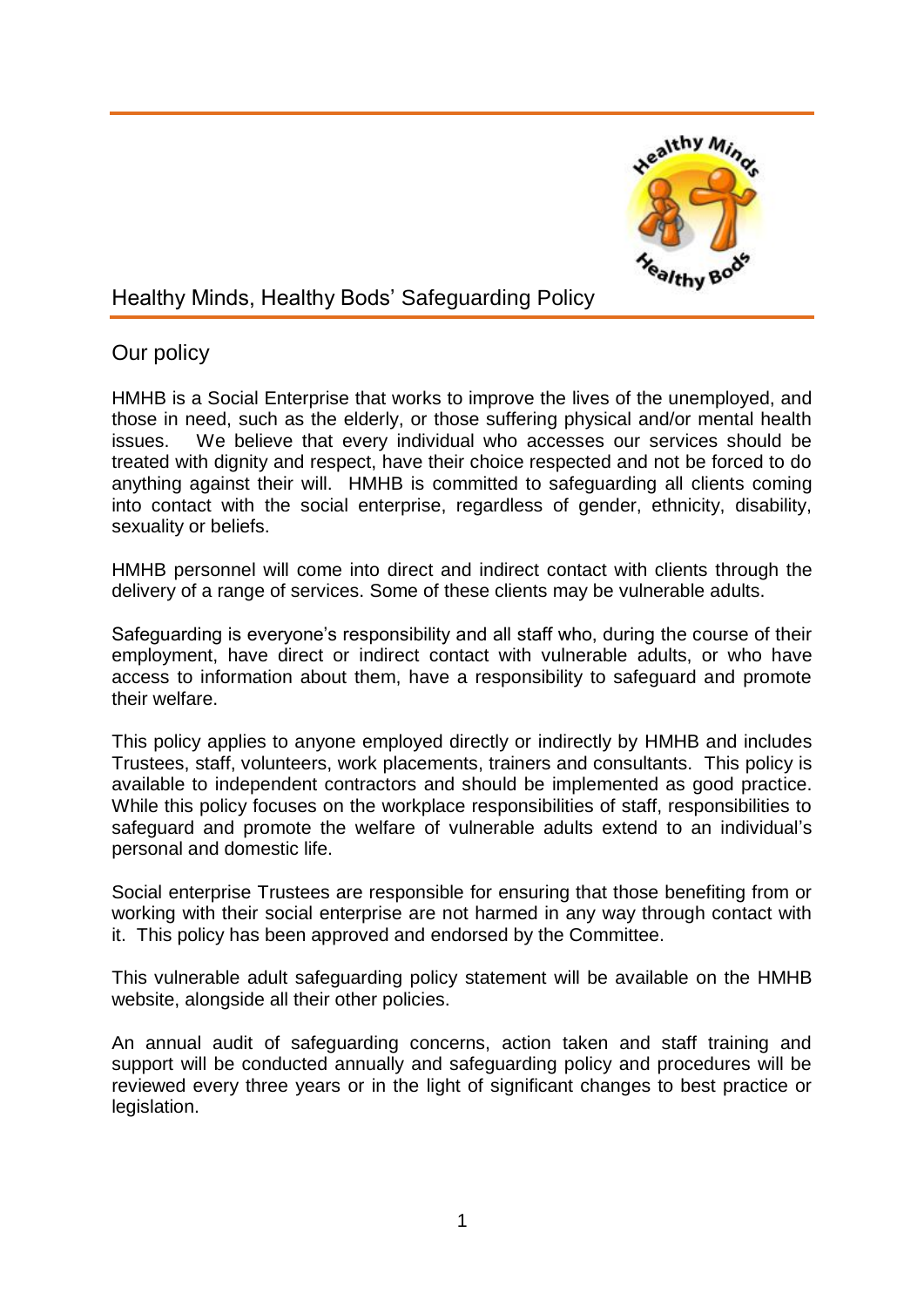## **1. Safe recruitment**

Staff and volunteers

For all posts at HMHB the following vetting checks will be carried out prior to confirming the appointment:

- a Self-Disclosure form to disclose previous unspent convictions and disciplinary or capability procedures.
- Identity documents including photographic identity
- Proof of right to work in the UK
- References including a professional reference using a pro-forma template
- Qualification certificates if required for the role
- Disclosure and Barring Service (DBS) Check if eligible

Volunteers and freelance consultants post the same level of risk to clients as paid staff. Vetting checks include:

- a self-disclosure form to disclose previous spent/unspent convictions
- References including a professional reference using a pro-forma template
- DBS check if eligible.

A criminal record does not prevent employment at HMHB. A thorough risk assessment will be carried out if convictions are revealed on the declaration form or criminal record check, or it is not possible to obtain a criminal record check from abroad, prior to confirming or withdrawing an appointment.

As part of Induction, new staff must read key corporate policies, including Safeguarding, Vulnerable adult protection, Data Protection and Confidentiality policies, and understand their personal responsibilities within these, and that any training needs are identified and addressed.

HMHB will ensure that all staff receive regular on going management support and feedback on performance, to ensure that performance meets appropriate standards and training and development opportunities are discussed.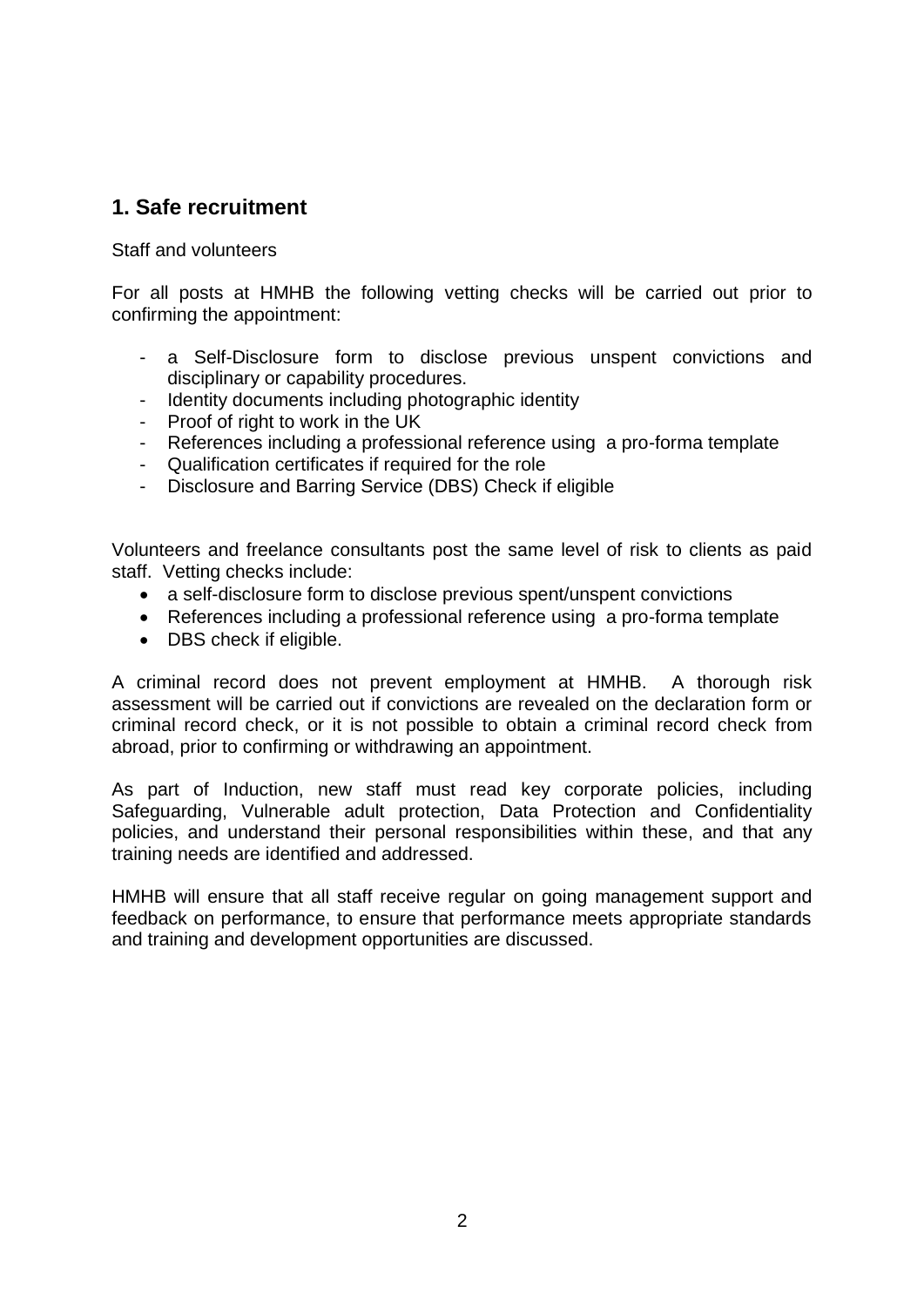## **2. Safe environments**

### Safe environments

HMHB will ensure that all environments where services activities are delivered will not cause harm to vulnerable adults. As well as ensuring that suitable staff deliver activities, all service delivery environments will be assessed in line with HMHB's Health and Safety Policy.

### The media

HMHB's use of images for use of photographs ensures informed consent is given before images can be used.

# **3. Signposting vulnerable adults to support**

A number of staff come into contact with clients by phone or face to face and some staff and moderators may interact with clients via online forums, social media and other written communication.

Some of these clients may be particularly vulnerable, experiencing distress or have mental health issues. For the majority of these adults their situation will not be of a nature that requires a member of staff to report a concern. However HMHB believe it is important to recognise the vulnerability of these adults. HMHB does not have appropriate expertise to deal directly with these issues although our intervention may be helpful, nor do we provide counselling support, so it is vital that staff understand how to identify signs and signpost effectively.

HMHB will support frontline staff to recognise the signs of distress, to handle this and their own reactions, and to signpost clients to services that can provide support.

HMHB will look to provide up to date information for use by staff and volunteers which details organisations that can be contacted to support these clients in a range of situations ranging from domestic violence, to mental health, drugs and alcohol.

In addition clients will be able to download or be sent factsheets on looking after their own emotional health and helping their children through difficult situations.

HMHB will ensure that these resources are updated regularly.

## **3. Adult protection**

## Contact with vulnerable adults

HMHB has contact with clients either face to face, online, over the telephone and in writing. These situations include;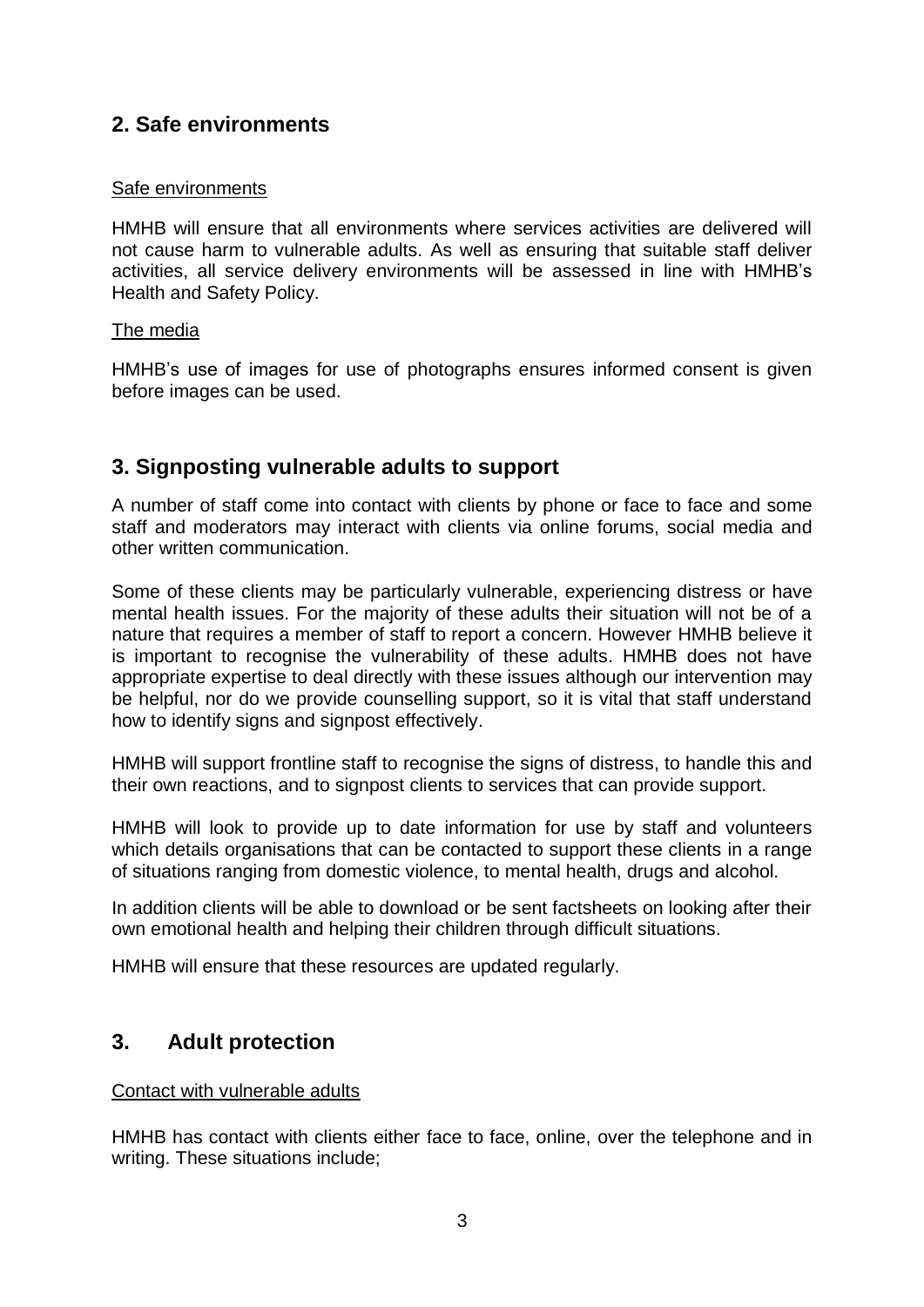- Delivery of advice
- Client information
- Organising fitness sessions
- Research interviews
- Case study interviews
- Events
- Online

#### Alert to the signs of abuse

One of our roles is to pick up cues that the client may need protecting and pass this information to those who can assess the situation and act when required. Staff are required to be aware of the different types and signs of abuse and the circumstances in which it can occur.

### Aware of duty to report concerns.

All concerns and allegations of abuse will be taken seriously and responded to appropriately (this may require a referral to the Police). Staff have a duty to report concerns. Failure to comply with these responsibilities will be seen as a serious matter which may lead to disciplinary action.

### Confidentiality.

While all staff should be open to the possible abuse of vulnerable adults in all situations, we envisage that there will be very few instances where staff will need to report adult protection concerns. The situations where this is most likely to happen and where staff will be expected to act are

- $\triangleright$  an adult has been assessed as being at high risk of suicide (see guidance on reporting concerns)
- $\triangleright$  There is a significant risk that the adult will seriously physically harm another person.

In respect of vulnerable adults all action, including referrals to Social Services and the police, must be subject to the consent of the service user. In every situation it will be assumed that a person can make their own decisions and action will only be taken in the absence of consent from the service user where;

- they or others are in physical danger
- after seeking advice from an appropriate agency, you have been advised to report the concern as it is believed that the vulnerable adult is unable/incapable of making an informed decision for himself or herself.

Staff should never give absolute guarantees of confidentiality to anyone wishing to tell them about something serious.

HMHB's complaints procedure is an important way in which concerns can be surfaced and should be easily accessible to clients.